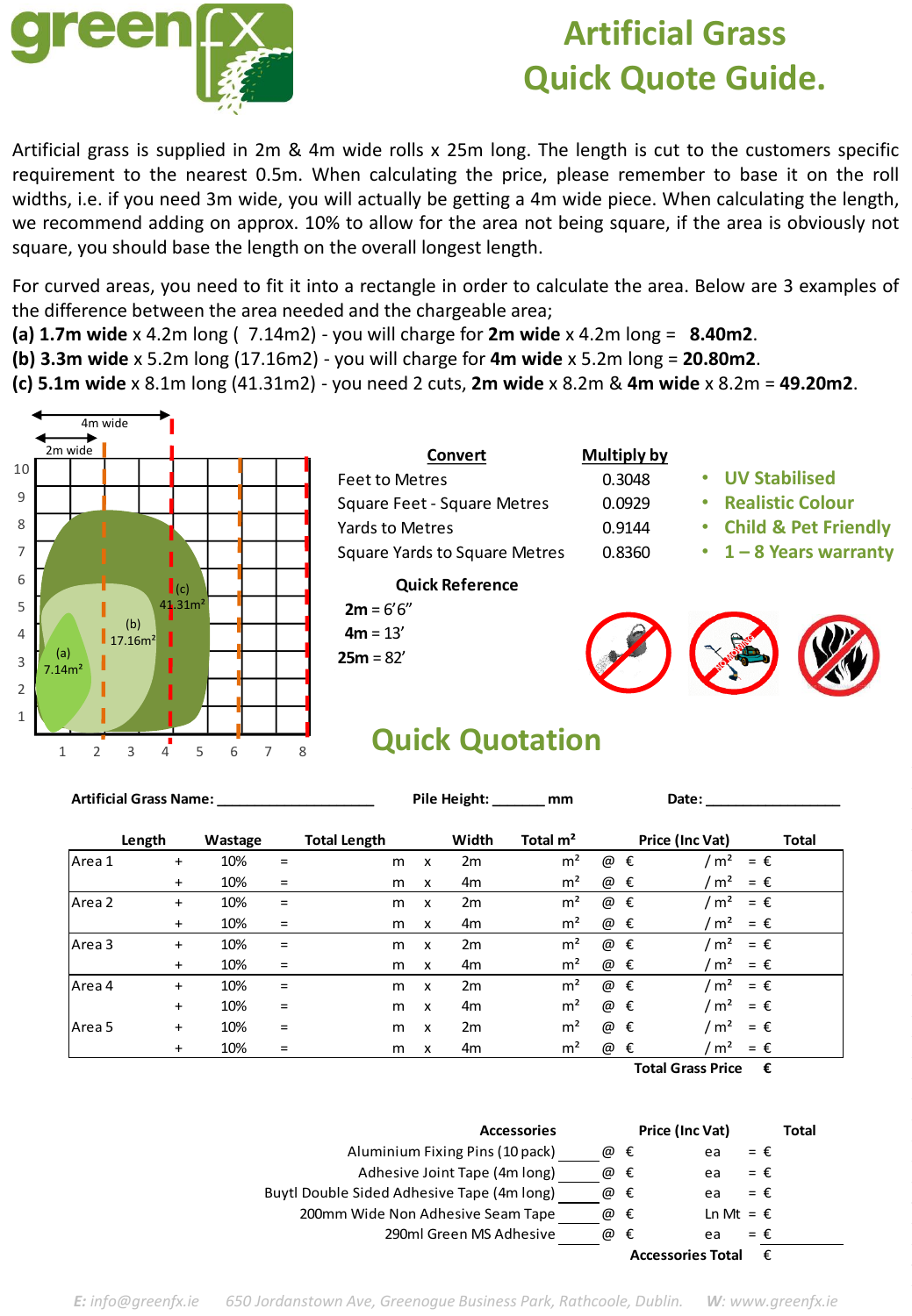

## **Customer Guide How much grass do I need?**

Our grass is supplied in **2m** & **4m** wide rolls by 25m long which we cut to your required length to the nearest 0.5m.

Figuring out what size you need if your area is square or rectangular is easy, but can seem daunting if the shape is irregular, but it's not. This chart gives you an indication of three areas and the size of cut you need to order.

In order to reduce waste, see if you can alter the area of your new lawn, so for example if your area is 2.5m x 4.5m you would need a cut 4m x 4.5m resulting in a lot of waste. Could you reduce one dimension by introducing a 500mm planted area to leave the cut at 2m wide x 4.5m long or 2.5m long x 4m wide - eliminating waste?

| (a) You order 2m wide x 4.2m long                                     | $= 8.40m2$         |
|-----------------------------------------------------------------------|--------------------|
| (b) You order 4m wide x 5.2m long                                     | $= 20.80 \text{m}$ |
| (c) You order $2m$ & $4m$ wide x 8.2m long = $49.20m2$ (with 1 joint) |                    |



Roughly sketch out your garden shape an the graphs below, to see the actual area of grass you need to order. It is advisable for each area to be a single piece to avoid joints, however this is not possible or would result in a lot of waste, it can be joined, just remember to make sure all the pieces have the pile running in the same direction.



*E: info@greenfx.ie 650 Jordanstown Ave, Greenogue Business Park, Rathcoole, Dublin. W: www.greenfx.ie*